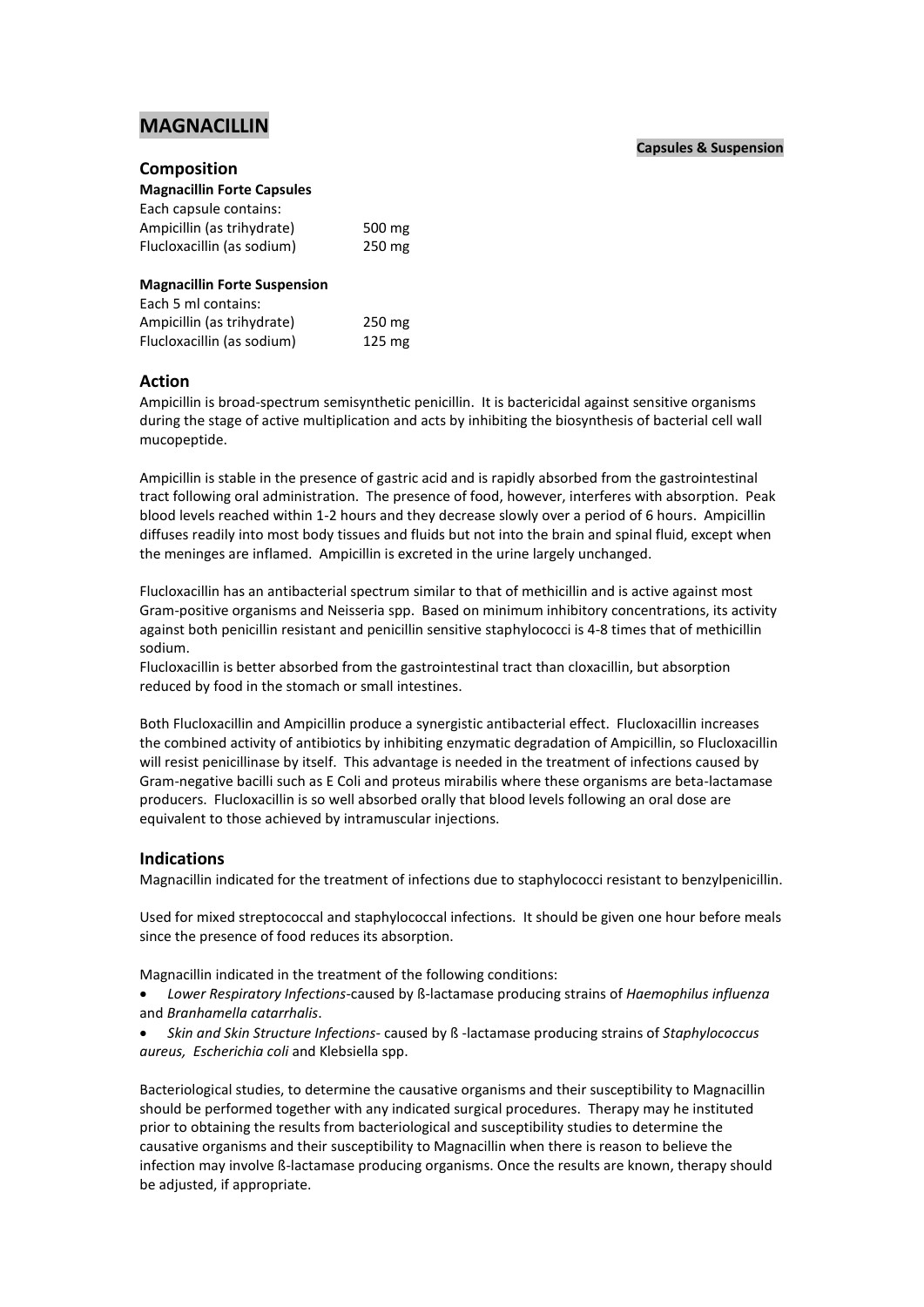## **Contraindications**

- Known hypersensitivity to a penicillin-type drug.
- This drug should not be administered to babies born to mothers with a history of hypersensitivity to a penicillin type drug.

## **Warnings**

Serious and occasionally even fatal hypersensitivity actions due to penicillin therapy have been reported. Although anaphylaxis is more frequent following parenteral therapy, it has occurred in patients receiving oral penicillins. Such reactions are more likely to occur in individuals with a history of hypersensitivity to penicillins and/or a history of sensitivity to multiple allergens. There have also been reports of individuals with history of penicillin hypersensitivity experiencing severe reactions when treated with cephalosporins.

Therefore, before initiating therapy with this drug, careful inquiry should be made concerning previous hypersensitivity reactions to penicillins, cephalosporins, or other allergens, because of the risk of anaphylactoid reactions.

If an allergic reaction occurs, the drug should be discontinued and appropriate therapy instituted. Serious anaphylactoid reactions require immediate emergency treatment with adrenaline. Oxygen, intravenous steroids and airway management including intubation, should also be administered as indicated.

This drug should not be used in patients suffering from mononucleosis, since these patients run a high risk of developing a skin rash.

### **Pregnancy**

#### *Category C*

Animal reproduction studies have shown an adverse effect on the fetus and there are no adequate and well-controlled studies in humans, but potential benefits may warrant use of the drug in pregnant women despite potential risks.

#### **Nursing Mothers**

Since penicillins excreted in breast milk, administration of this drug to nursing mothers may lead to sensitization, diarrhoea, and candidiasis and skin rash in the infant. Therefore, having taken into account the importance of the drug to the mother, either discontinue nursing or discontinue the drug.

#### **Use in Infants**

Penicillins excreted largely unchanged by the kidney. Because renal function is incompletely developed in infants, the rate of elimination of the drug tends to be slow. Penicillin-type drugs should therefore be administered with caution, particularly in neonates, and organ system function should be evaluated frequently.

## **Adverse Reactions**

As with other penicillins, it may be expected that untoward reactions will be essentially limited to sensitivity phenomena. These reactions are more likely to occur in individuals who have previously demonstrated hypersensitivity to penicillins and in those with a history of allergy, asthma, hay fever, or urticaria,

In common with other ß-lactam antibiotics, angioedema and anaphylaxis may occur. The following adverse reactions have been reported as being associated with the use of penicillins.

## **Hypersensitivity**

Anaphylaxis is the most serious potential adverse reaction to a penicillin drug. It is usually associated with the administration of parenteral rather than oral dosage forms. Serious anaphylactoid reactions require immediate emergency treatment with adrenaline. Oxygen, intravenous steroids and airway management including intubation, should also be administered as indicated.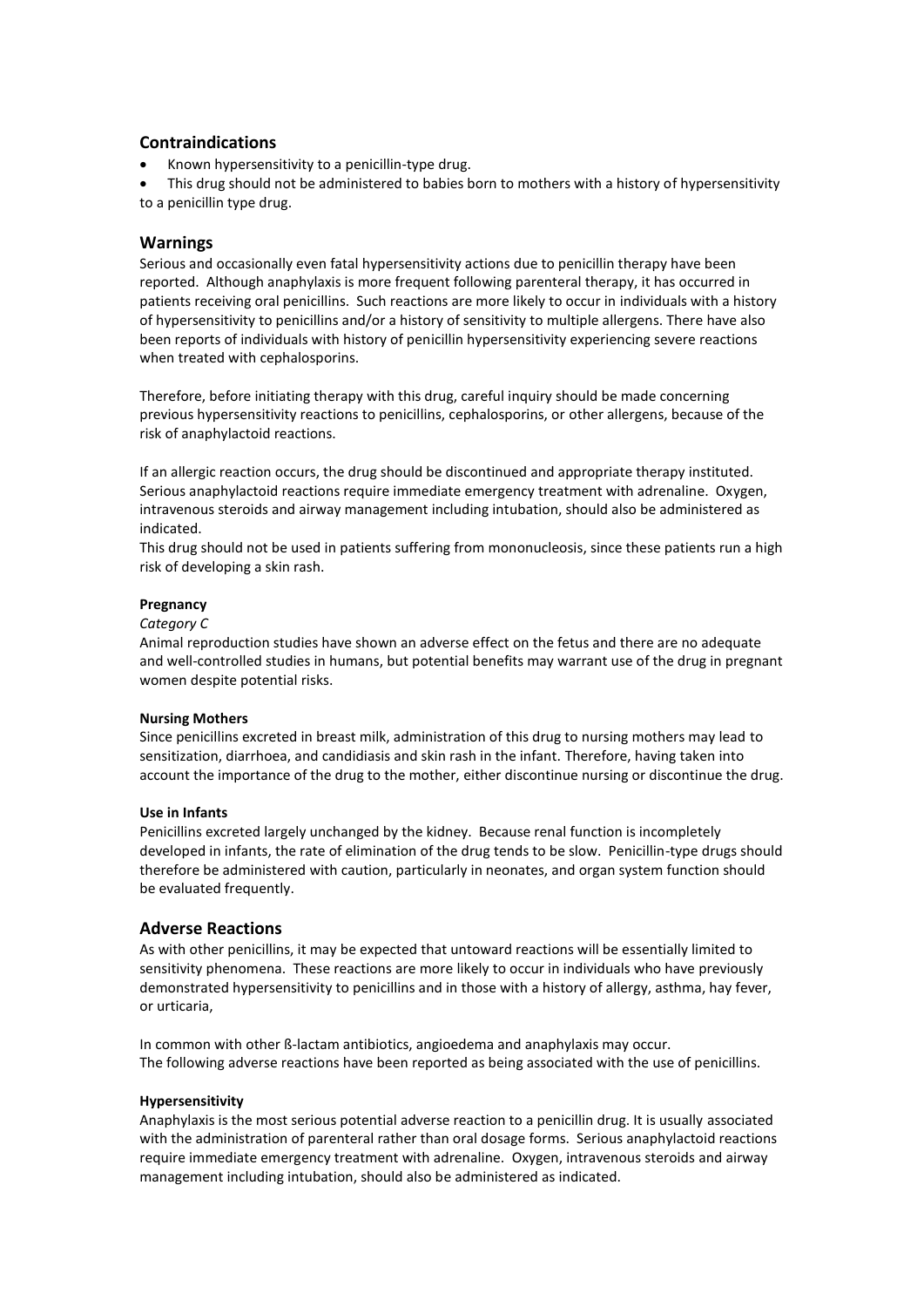Erythematous maculopapular rashes, urticaria, and occasional cases of exfoliative dermatitis, erythema multiforme and Stevens-Johnson syndrome have been reported. Laryngeal edema and serum sickness-like reactions including chills, fever, edema and arthralgia have also been reported. Such reactions may be controlled with antihistamines and, if necessary, systemic corticosteroids.

Whenever such reactions occur, the drug should be discontinued unless in the opinion of the physician, the condition being treated is life threatening and amenable only to penicillin therapy.

#### **Gastrointestinal**

Glossitis, stomtatitis, black "hairy" tongue, nausea, vomiting, enterocolitis, pseudomembranous colitis and diarrhea have been observed.

### **Hepatic**

A moderate rise in serum glutamic oxaloacetic transaminase (SGOT) and/or serum glutamic pyruvic transaminase (SGPT) has been noted, particularly in infants, but the significance of this finding is unknown. Rare cases of transient hepatitis and cholestatic jaundice have been reported.

#### **Hematological**

Hematological reactions including hemolytic anemia, thrombocytopenia, thrombocytopenic purpura, eosinophilia, leukopenia, and agranulocytosis have been observed. These are believed to be hypersensitivity phenomena and are usually reversible upon discontinuation of therapy.

#### **Central Nervous System**

Rare cases of reversible hyperactivity, agitation, anxiety, insomnia, confusion, behavioural changes, and/or dizziness have been reported.

### **Precautions**

In the treatment of group A  $\beta$ -hemolytic streptococcal infections, therapy with this drug should be continued for at least 10 days to help prevent the occurrence of acute rheumatic fever or glomerulonephritis. Following completion of treatment, cultures should be taken to determine whether streptococci have been eradicated. As with any potent drug, periodic assessment of renal, hepatic and hematopoietic functions should be made during prolonged therapy.

The possibility of superinfection with mycotic or bacterial pathogens should be kept in mind during therapy. If superinfection occurs, appropriate therapy should be instituted.

## **Drug Interactions**

*Penicillins/Chloramphenicol/Erythromycin/Tetrayclines/Sulfonamides* Since bacteriostatic drugs may interfere with the bactericidal effect of penicillins in the treatment of meningitis or other conditions where a rapid bactericidal effect is necessary, it is best to avoid concurrent therapy.

#### *Ampicillin/ Oral Contraceptives*

Ampicillin has been associated with a reduction in urinary excretion of endogenous estrogens. Isolated cases of menstrual irregularities and unplanned pregnancies in women taking oral contraceptives have been reported. Although clinical evidence for this interaction is scanty, it would appear to be prudent for women using oral contraceptives to adopt supplemental forms of contraception during Ampicillin administration.

#### *Ampicillin/ Allopurinol*

Concurrent administration of allopurinol and Ampicillin substantially increases the incidence of rash, as compared to the incidence with Ampicillin alone. It is not known whether this potentiation of Ampicillin-associated rash is due to allopurinol or the hyperuricemia present in these patients.

*Penicillins/ Probenecid*